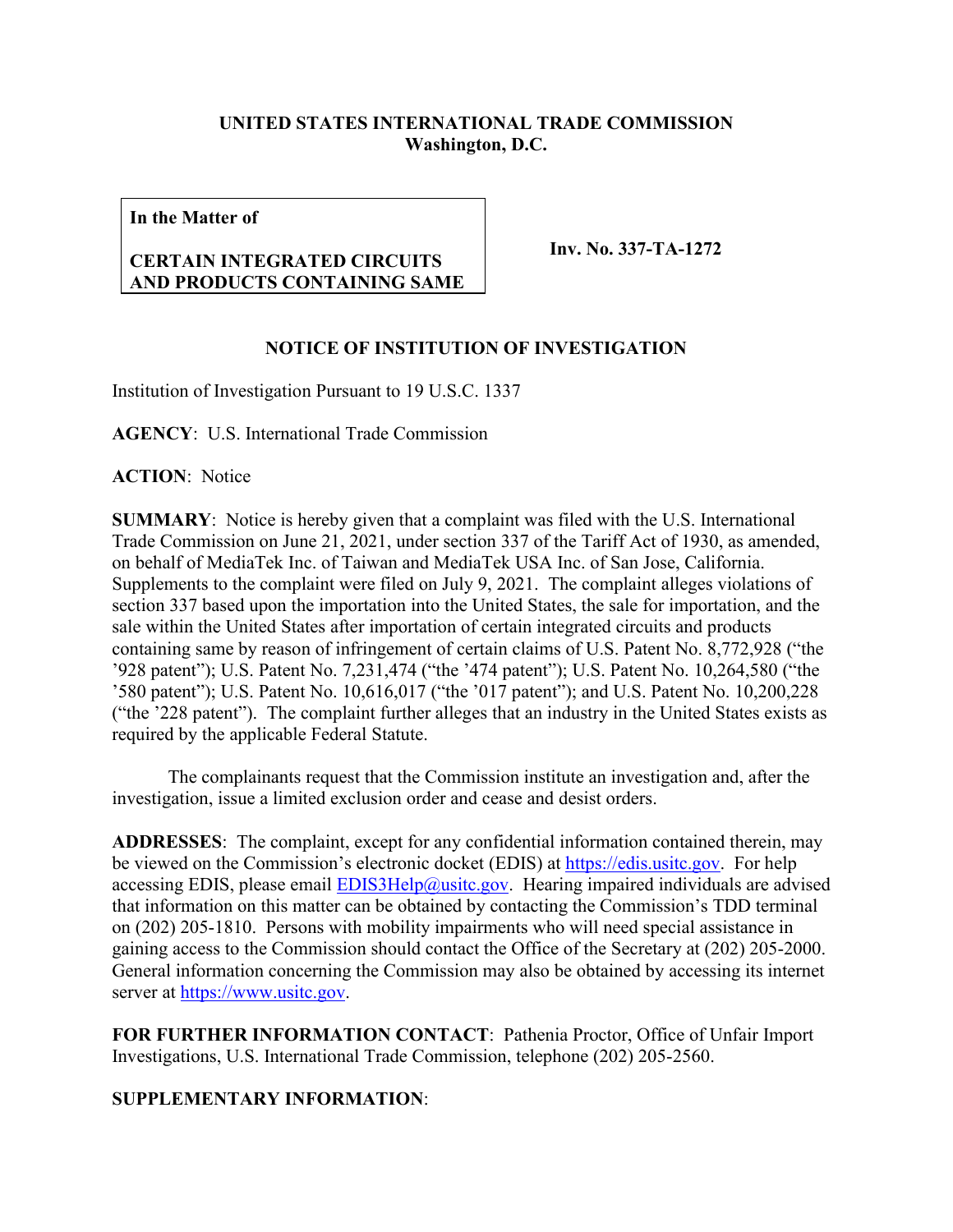**AUTHORITY**: The authority for institution of this investigation is contained in section 337 of the Tariff Act of 1930, as amended, 19 U.S.C. 1337, and in section 210.10 of the Commission's Rules of Practice and Procedure, 19 C.F.R. 210.10 (2020).

**SCOPE OF INVESTIGATION**: Having considered the complaint, the U.S. International Trade Commission, on July 21, 2021, **ORDERED THAT** –

(1) Pursuant to subsection (b) of section 337 of the Tariff Act of 1930, as amended, an investigation be instituted to determine whether there is a violation of subsection (a)(1)(B) of section 337 in the importation into the United States, the sale for importation, or the sale within the United States after importation of certain products identified in paragraph (2) by reason of infringement of one or more of claims 1-16 of the '928 patent; claims 1, 3, 4, 7-10, 14-16, 19, and 20 of the '474 patent; claims 13, 19-22, and 24 of the '580 patent; claims 5-7 and 13-17 of the '017 patent; and claims 11-20 of the '228 patent, and whether an industry in the United States exists as required by subsection (a)(2) of section 337;

(2) Pursuant to section 210.10(b)(1) of the Commission's Rules of Practice and Procedure, 19 C.F.R. 210.10(b)(1), the plain language description of the accused products or category of accused products, which defines the scope of the investigation, is "NXP integrated circuits and evaluation boards; and modules, control units, navigation systems, and infotainment systems that contain NXP integrated circuits;"

(3) Pursuant to Commission Rule 210.50(b)(1), 19 C.F.R.  $\S$  210.50(b)(1), the presiding administrative law judge shall take evidence or other information and hear arguments from the parties or other interested persons with respect to the public interest in this investigation, as appropriate, and provide the Commission with findings of fact and a recommended determination on this issue, which shall be limited to the statutory public interest factors set forth in 19 U.S.C.  $\S$   $\S$  1337(d)(1), (f)(1), (g)(1);

(4) For the purpose of the investigation so instituted, the following are hereby named as parties upon which this notice of investigation shall be served:

(a) The complainants are:

MediaTek Inc. No. 1, Dusing Road 1, Hsinchu Science Park, Hsinchu City 30078, Taiwan

MediaTek USA Inc. 2840 Junction Avenue, San Jose, California 95134

(b) The respondents are the following entities alleged to be in violation of section 337, and are the parties upon which the complaint is to be served: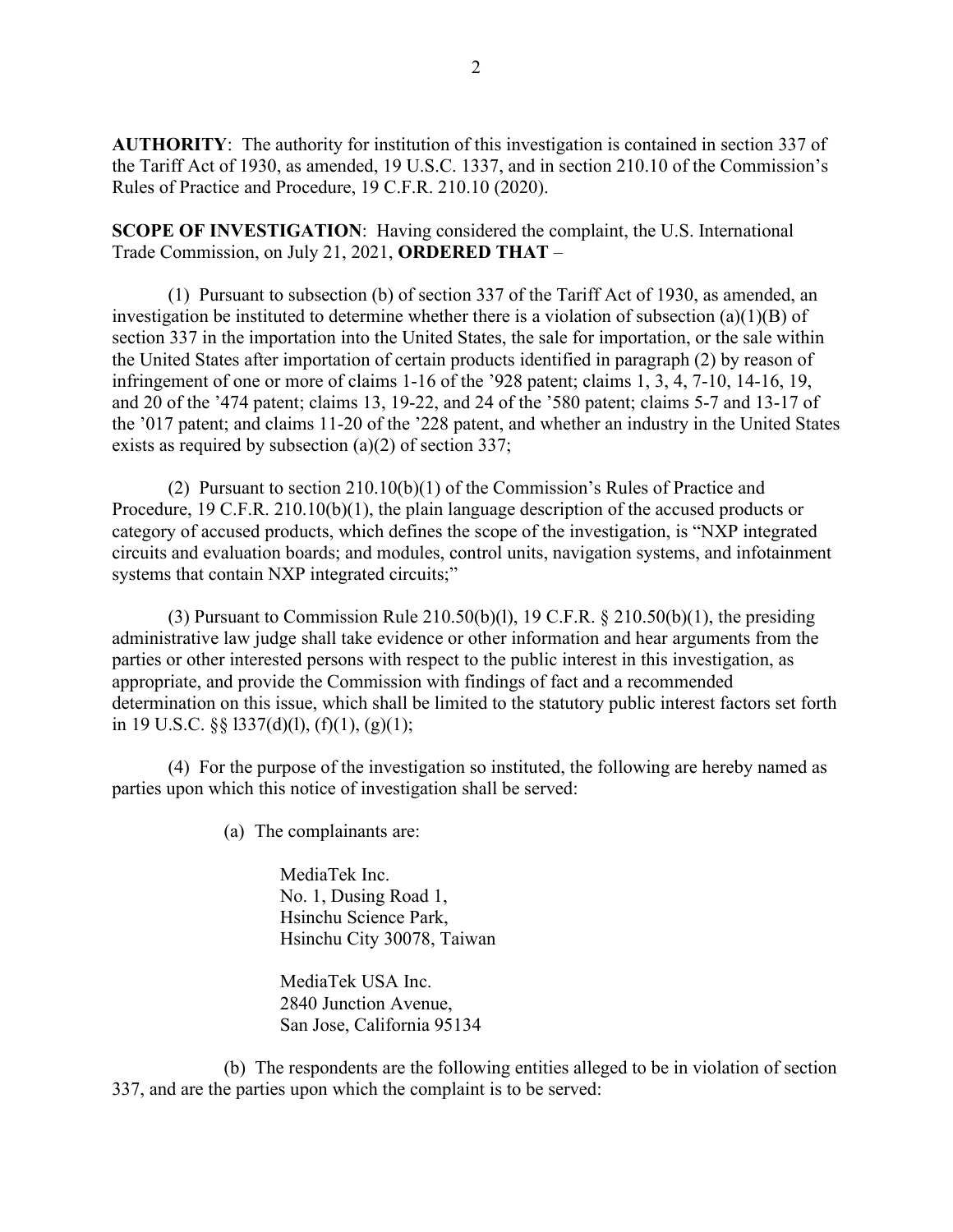NXP Semiconductors N.V. High Tech Campus 60, 5656 AG Eindhoven, Netherlands

NXP USA, Inc. 6501 W. William Cannon Dr. Austin, TX 78735

Avnet, Inc. 2211 South 47th Street Phoenix, AZ 85034

Arrow Electronics, Inc. 9201 East Dry Creek Road Centennial, CO 80112

Mouser Electronics, Inc. 1000 North Main Street Mansfield, TX 76063

Continental AG Vahrenwalder Strasse 9 30165 Hanover, Germany

Continental Automotive GmbH Vahrenwalder Strasse 9 30165 Hanover, Germany

Continental Automotive Systems, Inc. 1 Continental Drive Auburn Hills, MI 48326

Robert Bosch GmbH Robert-Bosch-Platz 1 70839 Gerlingen-Schillerhöhe, Germany

Robert Bosch LLC 38000 Hills Tech Drive Farmington Hills, MI 48331

(c) The Office of Unfair Import Investigations, U.S. International Trade Commission, 500 E Street, S.W., Suite 401, Washington, D.C. 20436; and

(5) For the investigation so instituted, the Chief Administrative Law Judge, U.S. International Trade Commission, shall designate the presiding Administrative Law Judge.